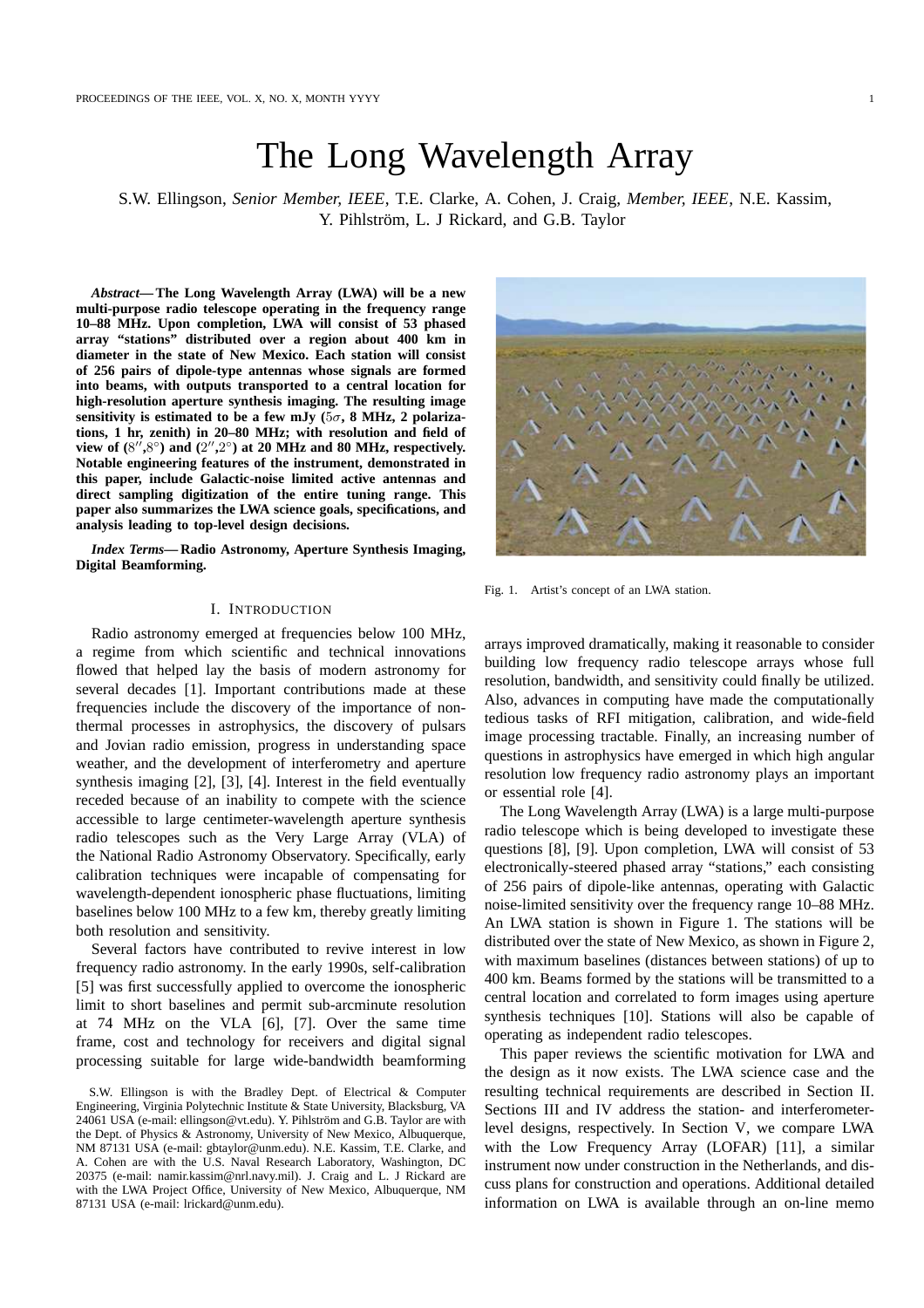

Fig. 2. LWA station locations. Number indicates planned order of installation.

series [12].

#### II. SCIENCE CASE AND TECHNICAL REQUIREMENTS

The LWA is designed for both long-wavelength astrophysics and ionospheric science. Science to be addressed by the LWA includes cosmic evolution, the acceleration of relativistic particles, physics of the interstellar and intergalactic media, solar science and space weather, and "discovery science"; that is, the search for previously unknown sources and phenomena [8]. Specific objectives for LWA are spelled out in [13] and are summarized here.

The overarching motivation for LWA is to achieve longwavelength imaging with angular resolution and sensitivity comparable to existing instruments operating at shorter wavelengths; i.e., on the order of arcseconds and milliJanskys (mJy;  $1 \text{ Jy} = 10^{-26} \text{ W m}^{-2} \text{ Hz}^{-1}$ , respectively. This represents an improvement by 2–3 orders of magnitude over previous instruments operating at these frequencies. Baselines of up to 400 km yield resolution of 8" and 2" at 20 MHz and 80 MHz respectively, required for studying the details of acceleration processes from supernova remnants (SNRs) [14] to the jets [15] and hotspots [16] of extragalactic radio galaxies. Longer baselines bring diminishing returns due to the intrinsic scattering limits imposed by the interplanetary and interstellar media.

LWA is designed to achieve image thermal noise sensitivity on the order of 5 mJy ( $5\sigma$ , 8 MHz, 1 h, zenith) over 20–80 MHz. This approaches the desired mJy goal while achieving a balance with *confusion*; i.e., the limitation on image sensitivity due to both unresolved sources ("classical confusion") as well as from bright sources received through sidelobes ("sidelobe confusion"). The angular resolution is sufficient to avoid confusion for plausible integration times (10s–100s of hours) over most of the frequency range [17].

While most science will benefit from high sensitivity, specific drivers include the search for extrasolar planets by Jupiter-type decametric radio emission [18], [19] and the detection and study of high redshift radio galaxies [20], [21]. Determination of the total number of antennas (collecting area) and the receiver noise temperature required to achieve this sensitivity is a complex issue, addressed in detail in Section III.

Antenna data are aggregated at the station level into beams. The imaging field of view (FOV) is limited by the width of the station beam, which in turn is determined by the dimensions of the station array. A requirement of ∼ 100 m mean dimension for the station array balances the desire to efficiently sample large fields and astrophysical sources including SNRs and coronal mass ejections, against the increasing difficulty of ionospheric calibration across a wide FOV.

A separate but related issue is the number of stations,  $N<sub>S</sub>$ . It is desirable to concentrate the antennas into a small number of stations so as to simplify the process of acquiring land, transporting data, and maintaining the instrument. At the same time, image quality is determined by the number of baselines as well as their lengths and orientations, which argues for large  $N<sub>S</sub>$ . Diversity of baselines is particularly important given the wide range of angular scales of interest, and the desire for high dynamic range imaging in the presence of a complex sky brightness distribution. Guidance for estimating  $N<sub>S</sub>$  is derived from experience with the VLA. The VLA is a 27-element array which can be arranged in 4 different configurations, yielding  $\sim 2 \times (27)(27-1)/2 = 702$  baselines since about half the baselines are shared between configurations. LWA stations cannot be moved, so 53 stations provide roughly twice as many baselines (1378) as the VLA, and should be adequate for imaging the intrinsically larger fields seen at long wavelengths.

Science goals motivate the broadest tuning range and bandwidth possible. These goals include enhancing the contrast between both intrinsic and extrinsic emission and propagation processes; the study of SNRs [14]; the study of the interstellar medium (ISM) of the Milky Way and external galaxies [22]; the study of self-absorption processes in extragalactic sources [16]; the study of pulsars; and the study of ionospheric turbulence and waves [23]. However, the increasing opacity of the ionosphere at low frequencies combined with overwhelming interference from commercial broadcast FM radio stations pose a practical limit of ∼3 MHz to ∼88 MHz. Accounting for the ∼4:1 bandwidth that can be achieved by active antennas (Section III-A), we expect to meet most of our requirements in the frequency range 20–80 MHz, and to be able do useful science, albeit with reduced capability, in 10–20 MHz and 80– 88 MHz.

As discussed in Section III-D, LWA station digital electronics will have the ability to form multiple beams, each of which can be pointed and tuned independently of the others, with only a modest increase in the cost and complexity relative to what is required to form a single beam. We have settled on a specification of three beams for most stations. One of these beams will always be available to assist in measuring the ionosphere, as part of image calibration [24], whereas the other two can be used for simultaneous independent observing programs. Due to practical limitations in data transmission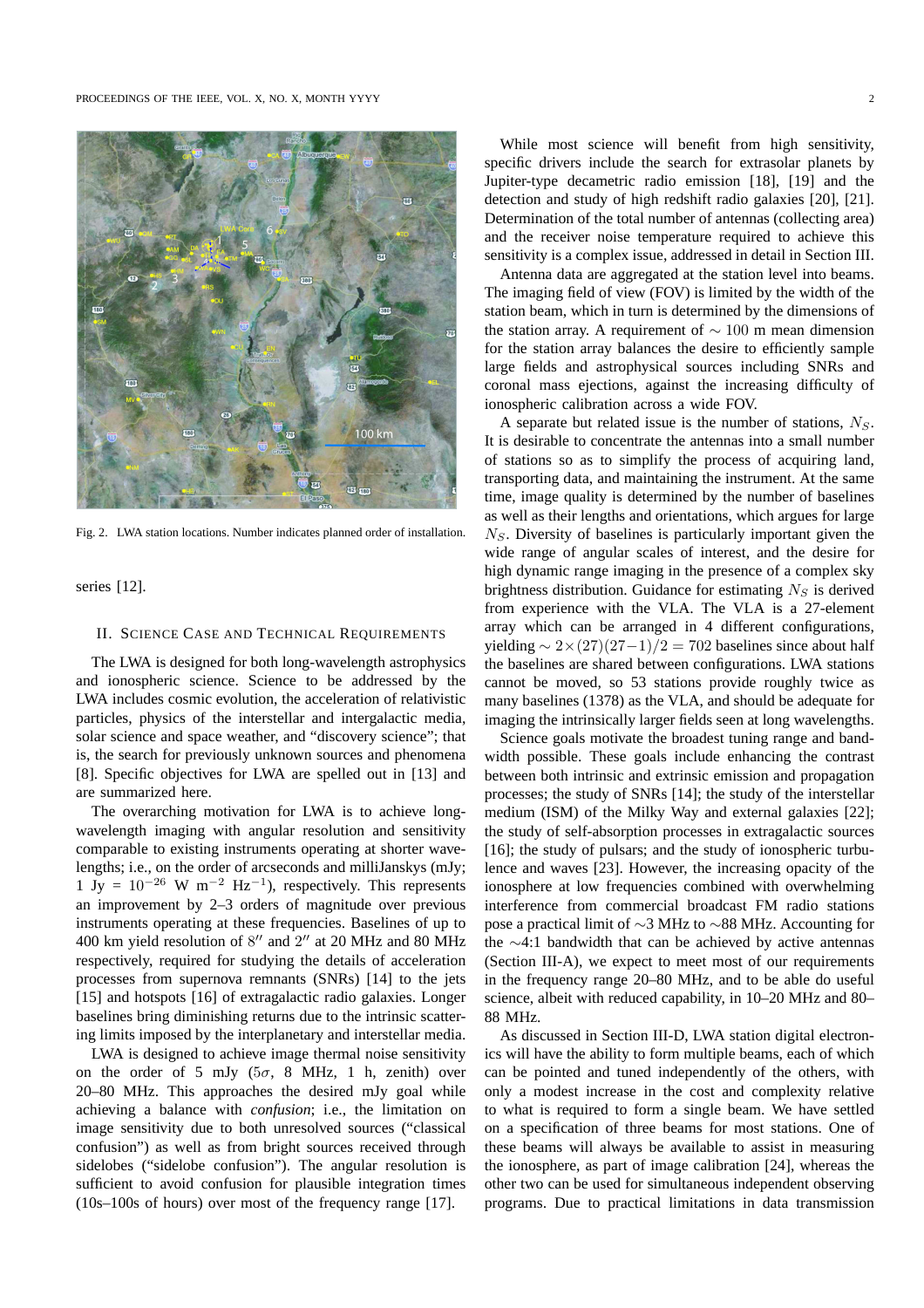from stations to the correlator (Section IV), we constrain the bandwidth for multibeam operation to 8 MHz (selectable from anywhere with the tuning range). However beams will be formed at the station as "full RF"; i.e., with bandwidth equal to the tuning range. LWA "core" stations – i.e.,  $\sim 15$ stations located within the central 10 km of the LWA – will be equipped to send one additional beam consisting of the full RF bandwidth to the correlator simultaneously with the three 8 MHz beams. This beam will be used primarily for solar science during the day and primarily for early universe ("Dark Ages") studies at night.

The specifications arising from requirements for longwavelength astrophysics lead to an instrument which is also well-suited to study of the ionosphere. This is because astrophysical image calibration requires solving for the refractive effects of the ionosphere, thereby resulting in precise measurements of fine structure over the array as side information. Variations in total electron content (∆TEC) produce phase variations ~ 0.85 ( $\Delta \text{TEC}/10^{13} \text{ cm}^{-2}$ ) (100 MHz/ $\nu$ ).  $\Delta \text{TEC}$ measurements at levels below  $10^{12}$  cm<sup>-2</sup> have already been demonstrated using the VLA (using just 1.6 MHz bandwidth at 74 MHz), and one can obtain complementary measurements that enhance the value of space-based and other ionospheric remote sensing measurements; e.g. [25]. The increased bandwidth and sensitivity of LWA may enable measurements necessary to improve existing regional and global assimilating models [26], [27] used to understand and predict ionospheric behavior.

### III. STATION-LEVEL DESIGN

#### *A. Active Antennas*

To achieve large tuning range, previous broadband lowfrequency telescopes such as the Clark Lake TPT [28] and UTR-2 [29] used antennas which have inherently large impedance bandwidth; conical spirals and "fat" dipoles, respectively. Such antennas are mechanically complex, making them expensive, difficult to construct, and prone to maintenance problems. This makes them unsuitable as elements in arrays on the scale of LWA. In contrast, simple wire dipoles are mechanically very well-suited for use in large low-frequency arrays, but have inherently narrow impedance bandwidth. However, this is not necessarily a limitation below  $\sim$  300 MHz, because natural Galactic noise which is transmitted through an impedance mismatch can potentially dominate over the noise contribution of the front end electronics [30], [31]. For this reason, we consider the antenna and first stage of gain as a single component which we refer to as an "active antenna."

The minimum acceptable ratio of Galactic to internal noise from an active antenna is determined by integration time: The smaller the ratio, the greater the integration time required to achieve a specified sensitivity. For example, integration time is increased by 57% and 21% over the ideal (zero internal noise) values for domination ratios of 6 dB and 10 dB respectively [32]. Once the antenna system is "minimally" Galactic noiselimited, further improvement in impedance match has little effect on the sensitivity of the instrument. Since Galactic



Fig. 3. LWA candidate antennas. *Left:* "Big blade" design, *Right:* "Fork" design. Antennas are approximately 1.5 m high. Arms are tilted downward to primarily improve pattern.

noise is broadband and distributed over the entire sky, further improvement in the sensitivity of the telescope can therefore be achieved only by adding antennas.

The noise temperature at the output of an active antenna is given by  $T_{sys} = \xi T_A + T_p$  where  $T_A$  is the antenna temperature,  $T_p$  is the noise temperature of the electronics, and  $\xi$  is impedance mismatch efficiency; that is, the fraction of power captured by the antenna which is successfully transmitted to the electronics. This is given by  $(1 - |\Gamma|^2)$  where  $\Gamma$ is the reflection coefficient at the antenna terminals. If  $T_A$  is dominated by the Galactic noise, then  $T_A \approx T_{74} (\lambda/4 \text{ m})^{2.6}$ where  $T_{74}$  is approximately 2000 K and  $\lambda$  is wavelength [30]. Although the ground is normally radiometrically "cold" relative to the sky at these frequencies, a conducting ground screen is important to prevent loss through absorption into the ground [31], and also to stabilize the system temperature by isolating the antenna from variable (e.g., dry vs. wet) ground conditions [33].

Candidate antenna structures for LWA stations are shown in Figure 3. The "big blade" [34] exhibits the best overall performance, whereas the "fork" antenna [35] performs slightly less well but seems to be better suited to manufacture in large quantities. For purposes of subsequent analysis in this paper, we shall assume the big blade; however the differences from the fork and other design concepts are minor [34], [36].

The LWA candidate front end electronics (located at the antenna feedpoint) employs commercial InGaP HBT MMIC amplifiers (Mini-Circuits GALI-74) in a differential configuration presenting a 100  $\Omega$  balanced load to the antenna. This is followed by a passive balun which produces a  $50\Omega$  singleended signal suitable for transmission over coaxial cable. The total gain, noise temperature, and input 1 dB compression point are approximately 36 dB, 250 K, and −18 dBm respectively, and approximately independent of frequency over 10–88 MHz. Alternative designs providing significantly lower noise temperature are possible; however, the compression point of such designs is correspondingly lower, which increases the risk of being driven into compression by RFI.

The condition for Galactic noise-limited sensitivity is

$$
T_p \ll \xi \ T_{74} \left(\frac{\lambda}{4 \text{ m}}\right)^{2.6} \ . \tag{1}
$$

Figure 4 demonstrates that  $T_p$  primarily determines the bandwidth, and only secondarily the sensitivity, of an active antenna. For example, the LWA candidate front end (assuming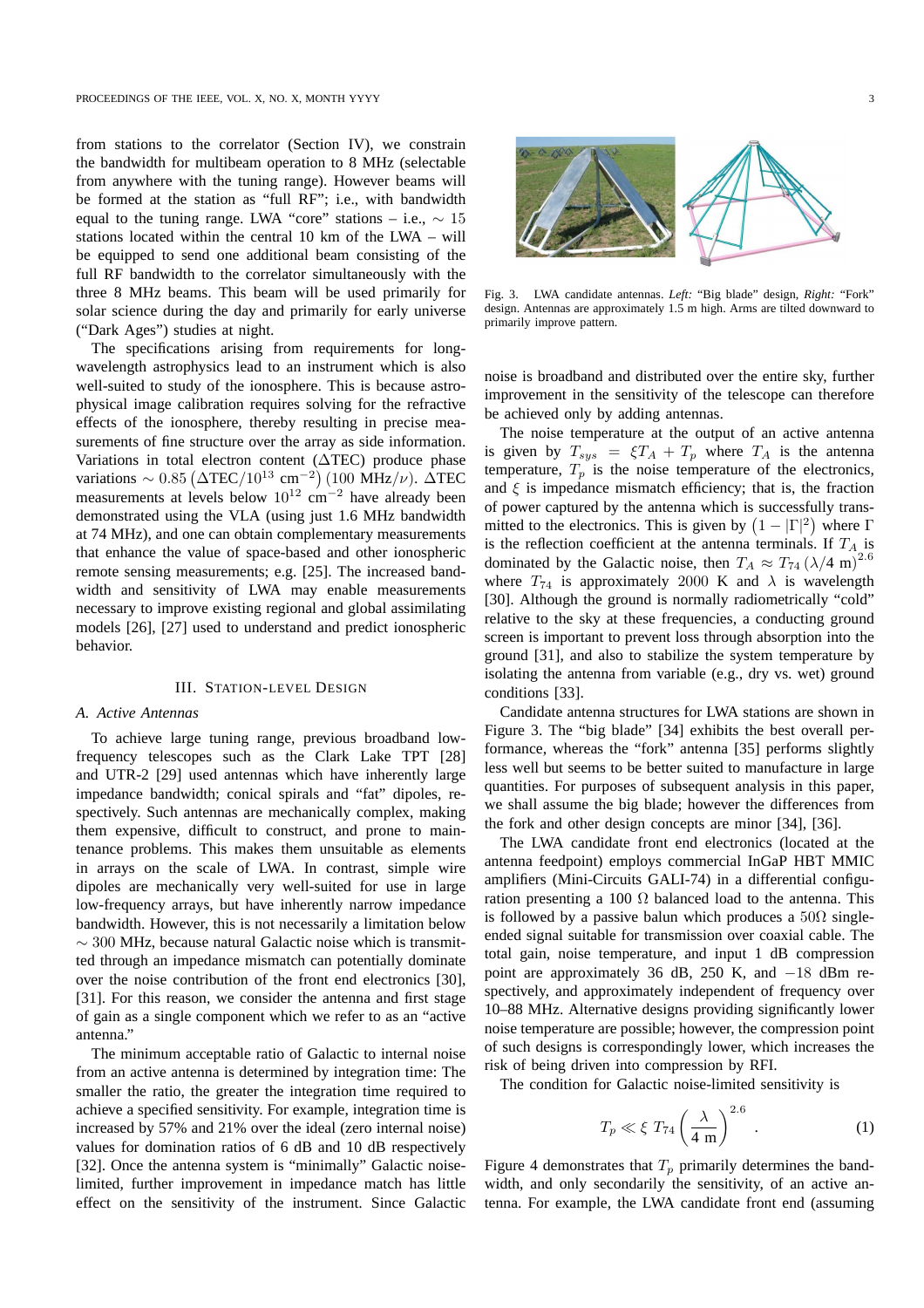

Fig. 4. Maximum  $T_p$  that yields the indicated degree of Galactic noise domination (GND) into  $100\Omega$  for the LWA candidate antennas.

300 K to be conservative) yields output in which Galactic noise dominates over internal noise by at least 6 dB from 27 MHz to 85 MHz. This is verified experimentally in Section III-D (Figure 6).

The collecting area of a single antenna in isolation,  $A_{e0}$ , is a function of  $\lambda$ , zenith angle  $\theta$ , and azimuth  $\phi$ . Dependence of the gain on  $\theta$  and  $\phi$  can be modeled as a factor of  $\cos^{\alpha(\phi)} \theta$ . Examination of the big blade patterns from [34] suggests  $\alpha$  = 1.34 in the E-plane and  $\alpha$  = 1.88 in the H-plane. For simplicity, we assume a single value of  $\alpha = 1.6$  (the geometric mean of 1.34 and 1.88). Effective collecting area can then be expressed as:

$$
\xi A_{e0}(\lambda,\theta) = \xi G(\lambda) \frac{\lambda^2}{4\pi} \cos^{1.6} \theta \tag{2}
$$

For the big blade, the zenith directivity  $G(\lambda)$  ranges from about 8.5 dB at 20 MHz to 5.9 dB at 88 MHz, assuming an electrically-large ground screen [34]. This model is known to be quite good below 65 MHz. At higher frequencies the pattern becomes complex; by 74 MHz a small deviation from the simple cosine power law is apparent, and by 88 MHz the E-plane pattern has bifurcated. Nevertheless, the model is useful in the next section, in which we aim to determine the number of active antennas required per station.

#### *B. Collecting Area Requirement*

The primary parameters in the design of the station array are collecting area, which contributes to image sensitivity; and the dimensions of the station beam, which constrains the image FOV. The primary constraint in determining the required collecting area is being able to detect a sufficient number of sources  $N_{FOV}(s)$  above a certain flux s within the FOV to calibrate the image against the distorting effects of the ionosphere. At 74 MHz, the number of sources per square degree with flux density s or greater is

$$
N(s) \approx 1.14 \left(\frac{s}{\text{Jy}}\right)^{-1.3} \tag{3}
$$

with the caveat that this is only known to be accurate down to about  $s = 0.4$  Jy. To extrapolate to other frequencies, it is assumed that s scales according to the typical spectral index of a low frequency source; i.e., as  $\lambda^{+0.7}$ . Thus we have:

$$
N(s) = 1.14 \left(\frac{s}{\text{Jy}}\right)^{-1.3} \left(\frac{\lambda}{4 \text{ m}}\right)^{0.91} \tag{4}
$$

The FOV of LWA can be defined as the angular area bounded by the half-power beamwidth (HPBW) of a station beam. In the elevation plane, this is given by  $\psi(\theta) \approx$  $\psi_0 (\lambda/D) \sec \theta$  rad, where D is the station mean diameter and  $\psi_0 = 1.02$  for a uniformly-excited circular array. In the orthogonal plane, the beamwidth is simply  $\psi_0(\lambda/D)$ . FOV can then be expressed as:

FOV = 4.12 
$$
\psi_0^2 \left(\frac{\lambda}{4 \text{ m}}\right)^2 \left(\frac{D}{100 \text{ m}}\right)^{-2} \sec \theta \text{ [deg}^2 \text{]}.
$$
 (5)

The number of sources with flux density  $\geq s$  in the FOV is therefore given by the product of (4) and (5).

The required number of sources is uncertain. Ideally we use at least one calibrator per isoplanatic patch. However, because imaging has never been attempted at these frequencies and baseline lengths, the appropriate patch size is unknown. The best we can do at present is to compare to the number of calibrators needed for imaging with the 74 MHz VLA using field-based calibration [37]. Extrapolating these results to the LWA provides a basis for making rough estimates. In its largest configuration, the VLA requires 4-6 sources typically, with 10 sources desirable. Let this number be  $N_{cal}^{VLA}$ . The requirement for LWA can be extrapolated as follows:

$$
N_{cal} = N_{cal}^{VLA} \left(\frac{L_B}{36 \text{ km}}\right)^2 \left(\frac{\text{FOV}}{\text{FOV}_{VLA}}\right) \frac{1}{r_{np}} \left(\frac{\lambda}{4 \text{ m}}\right)^2 \tag{6}
$$

where  $L_B$  is the length of maximum baseline included on the assumption that  $N_{cal}$  grows in proportion to the number of resolution elements in the FOV;  $FOV<sub>VLA</sub> = 77 \text{ deg}^2$  is the FOV of the VLA at 74 MHz; and  $r_{np}$  is the fraction of detectable sources which are usable point sources (e.g., not apparently extended due to the improved resolution). In this expression, the wavelength dependence accounts for the fact that the number of calibrators required scales by another factor of  $\lambda^2$  because the magnitude of ionospheric phase variations is proportional to  $\lambda$ .

To determine if  $N_{cal}$  sources are detectable in the FOV, it is necessary to develop an expression for imaging sensitivity. The RMS image noise level  $\sigma$  is given by [10]

$$
\sigma = \frac{2kT_{sys}}{\eta_s A_{es} \sqrt{N_S(N_S - 1)N_{pol}\Delta\tau\Delta\nu}} \quad \text{[W m$^{-2}$ Hz$^{-1}$]} \tag{7}
$$

where  $k = 1.38 \times 10^{-23}$  J/K,  $A_{es}$  is the collecting area of a station,  $N_S$  is the number of stations,  $N_{pol} = 2$  is the number of orthogonal polarizations,  $\Delta \tau$  is the total observation time,  $\Delta \nu$  is the observed bandwidth, and  $\eta_s$  accounts for the aggregate effect of various hard-to-characterize losses throughout the system.

The effective collecting area of a station is given by

$$
A_{es} = \gamma N_a \xi A_{e0}(\lambda, \theta, \phi) \tag{8}
$$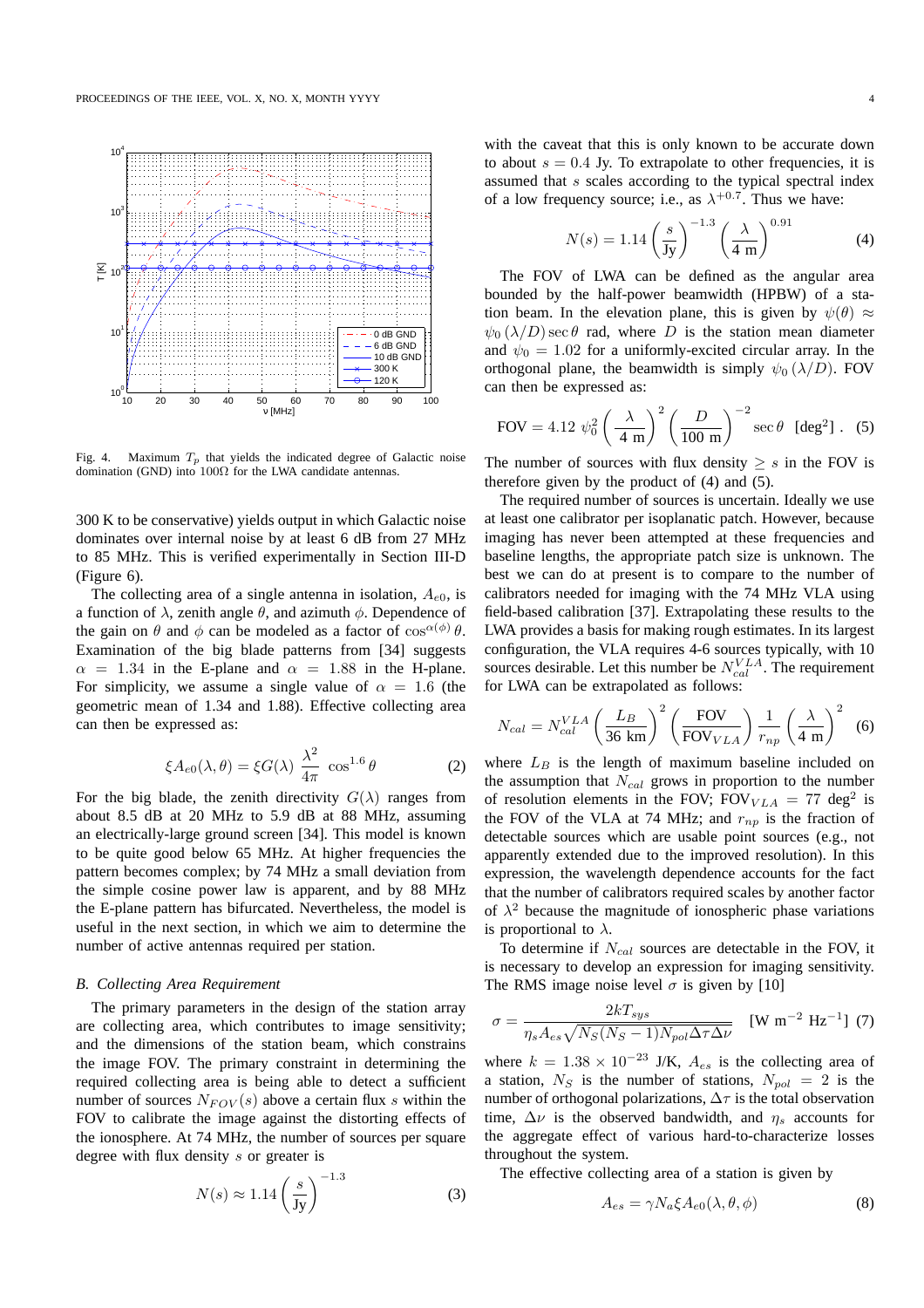where  $N_a$  is the number of dual-polarization antennas in the station and  $\gamma$  is a coefficient which accounts for the aggregate effect of mutual coupling. It is known from modeling experiments that  $\gamma$  is in the range  $1 \pm 0.35$  (variation with respect to  $\theta$  and  $\phi$ ) for a station consisting of straight dipoles near resonance at 38 MHz [38]. This may or may not also be the case for a station consisting of LWA candidate antennas at this or other frequencies, but it seems unlikely to be dramatically different. Making the substitutions, we find:

$$
N_a \ge (1.75 \times 10^5) \ rC \left[ \left( \frac{\lambda}{4 \text{ m}} \right)^{3.44} + \frac{T_p}{\xi T_{74}} \left( \frac{\lambda}{4 \text{ m}} \right)^{0.84} \right] \times \left( \frac{A_{e0}(\lambda, \theta, \phi)}{\text{m}^2} \right)^{-1} \left( \frac{N_{cal}^{VLA}}{r_{np}} \right)^{0.77} \left( \frac{L_B}{36 \text{ km}} \right)^{1.54}
$$

where

$$
C = \left[ \eta_s \gamma \sqrt{N_S (N_S - 1) N_{pol} \Delta \tau \Delta \nu} \right]^{-1} \tag{10}
$$

and  $r$  is the required signal-to-noise ratio for detecting the calibrators. It is interesting to note that this result does not depend on the station size  $D$ , since the number of available calibrators scales in proportion to the beamwidth.

The results are shown in Figure 5. These results assume the big blade antenna of [34] (but should be approximately the same for other candidate antenna designs),  $r = 5$ ,  $\eta_s = 0.78$ ,  $\Delta \tau = 6$  s, and  $\Delta \nu = 8$  MHz. The value of  $\Delta \tau$  is chosen to be the maximum time interval over which the ionospheric phases will not vary significantly. This is  $\sim 6$  s based on (1) the assumption that phase variations are proportional to wavelength, and (2) our experience that a 1 min solution interval was sufficient for the VLA, which is roughly one tenth the size of LWA. The results are shown for three values of  $T_p$  to demonstrate the weak influence of receiver noise temperature. It is clear that much depends on the beam pointing elevation, with  $N_a$  increasing with increasing zenith angle. This is due primarily to the antenna pattern. On the other hand, note that  $N_a$  is dramatically reduced if we assume alternative (reasonable, but less conservative) calibratibility assumptions. Taken together, from an image calibratibility viewpoint, arguments can be made for  $N_a$  as small as 50 and as large as 2500.

Additional considerations in the  $N_a$  decision are system cost, which scales roughly linearly with  $N_a$  and motivates minimizing  $N_a$ ; and image thermal noise sensitivity  $\sigma$ , given by Equation 7. Choosing  $N_a = 256$  (arbitrarily chosen to be a power of 2) yields  $\sigma \sim 1$  mJy over 20–80 MHz for  $\Delta \tau = 1$  hr (all other parameters the same). This meets the sensitivity goals pertaining to science requirements while achieving a balance with classical and sidelobe confusion (see Section II) for 400 km baselines over plausible integration times. From Figure 5, this also seems to facilitate image calibration over a broad range of frequencies and zenith angles. Although this analysis suggests  $N_a = 256$  will be challenging for calibration at lower elevations, increasing  $N_a$  is costly. Moreover, present estimates do not consider emerging calibration techniques; e.g., leveraging the known frequency dependence of ionospheric phase fluctuations across a wide bandwidth. Finally,

previous dipole-array based observations from a comparable latitude to as far south as the Galactic center ( $\delta \approx -29^{\circ}$ ) declination, corresponding to a maximum elevation of  $\approx 27^\circ$ above the southern horizon [39]) and beyond ( $\delta < -40^{\circ}$  [40]), have produced important science despite these limitations.

## *C. Array Geometry*

(9) operation [41]. This is for two reasons: (1) to prevent spatial  $(9)$  stissing and  $(2)$  to use the strape algebra previous spatial Given that the station should have a diameter of about 100 m and  $N_a = 256$ , the mean spacing will be 5.4 m, which is  $0.36\lambda$  and  $1.44\lambda$  at 20 MHz and 80 MHz respectively. Traditional techniques for broadband array design require uniform spacings less than  $0.5\lambda$  at the highest frequency of aliasing, and (2) to use the strong electromagnetic coupling to stabilize the scan impedance of the individual antennas, improving bandwidth. However, to achieve this spacing at 80 MHz requires an increase in  $N_a$  by more than a factor of 3, which is cost-prohibitive. Implementing larger  $N_a$  using a hierarchical (i.e., subarray-based) architecture allows more antennas at similar cost, but only by sacrificing the ability for beams to be steered independently over the entire sky. For these reasons, we have chosen to address the spatial aliasing problem by arranging the antennas in pseudo-random fashion. Although the specific geometry has not yet been selected, the current plan is to enforce a minimum spacing constraint of 5 m.

Various ionospheric, solar, and especially Galactic science goals require the ability to observe towards declinations which appear low in the southern sky from New Mexico. To compensate for the elevation-plane widening of the beam for these observations, the station footprint will be an ellipse with NS:EW axial ratio ∼1.2:1. This results in a circular station beam at transit for the celestial equator.

## *D. Station Electronics*

In our preliminary design, the signal from every antenna is processed by a dedicated direct-sampling receiver consisting of an analog receiver (ARX) and an analog-to-digital converter (A/D) which samples 196 million samples per second (MSPS). Beams are formed using a time-domain delay-andsum architecture, which allows the entire 10–88 MHz passband associated with each antenna to be processed as single wideband data stream. Delays are implemented in two stages: A coarse delay is implemented using a first-in first-out (FIFO) buffer operating on the A/D output samples, followed by a finite impulse response (FIR) filter. The signals are then added to the signals from other antennas processed similarly. Three or four dual-polarization beams of bandwidth 78 MHz, each capable of fully-independent pointing over the visible sky, will be constructed in this fashion.

These beams will be available for various "backends" implemented at the station level, such as data recorders, wideband spectrometers, and pulsar machines. For interferometric imaging, two "tunings" will be extracted from any frequency in the 78 MHz-wide passband, having bandwidth selectable between 400 kHz and 8 MHz divided into 4096 spectral channels. This is the output to the LWA correlator. As explained in Section II,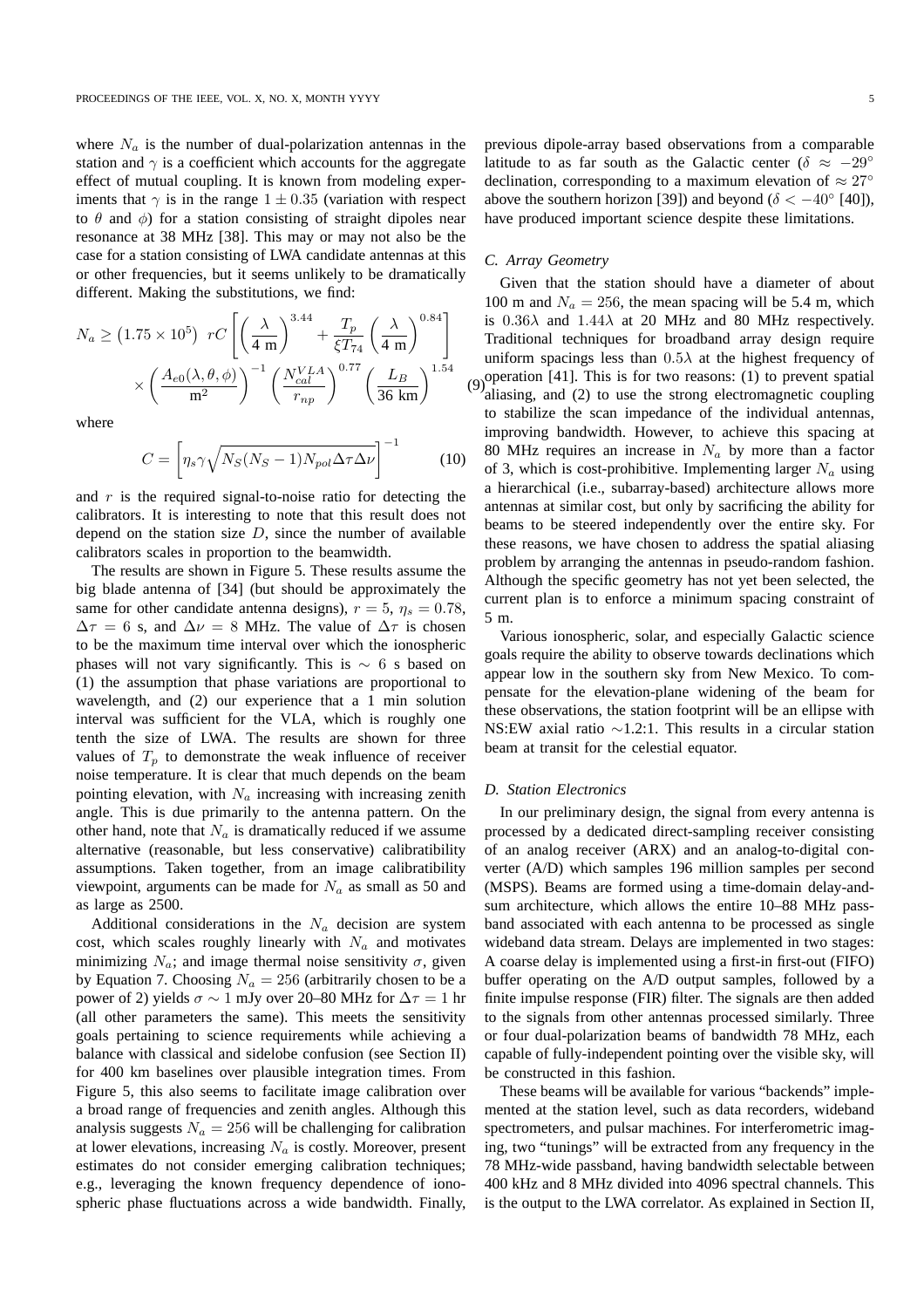

Fig. 5. Required number of dual-polarization antennas per station  $(N_a)$  for  $N_s = 53$  with  $L_B = 400$  km. *Left:* 38 MHz, *Right:* 74 MHz. The upper set of curves assume  $N_{cal}^{VLA} = 10$  and  $r_{np} = 0.5$  whereas the lower set of curves assume  $N_{cal}^{VLA} = 4$  and  $r_{np} = 1$ . The right edge of each plot corresponds to upper culmination of the Galactic Center as seen from New Mexico.

stations in the LWA core will also output a wideband beam derived from one of the full-RF beams.

To facilitate commissioning activities, diagnostics, and certain types of science observations requiring all-sky FOV, the station electronics will also have the capability to coherently capture and record the output of all A/Ds, where each A/D corresponds to one antenna. This will occur in two modes: the "transient buffer – wideband" (TBW) allows the raw output of the A/Ds to be collected continuously, but only for  $\sim 100$  ms at a time. The "transient buffer – narrowband" (TBN), in contrast, allows a single tuning of ∼ 100 kHz bandwidth to be recorded indefinitely.

Considerations in the design of direct sampling receivers for low-frequency radio astronomy are summarized in [42]. In a direct sampling receiver, the analog signal path involves only gain and filtering, and the sky signal is sampled without frequency conversion. The primary considerations in choosing a direct-sampling architecture, as opposed to a more traditional tuning superheterodyne architecture, are simplicity (e.g., no local oscillators, no mixers, etc.) and simultaneous access to the entire 10–88 MHz tuning range. The primary difficulty is applying sufficient gain to maintain Galactic noise dominance over receiver and quantization noise, with sufficient linearity and headroom to accommodate RFI.

The latter task is complicated by the varying nature of RFI over the tuning range. RFI impacts astronomy at two levels: First, by creating a potential threat to linearity; and second, by obstructing spectrum of interest. We consider the linearity issue first. At the remote rural locations at which stations are to be located, the most troublesome interference is due to distant transmitters at frequencies below about 30 MHz, whose signals arrive at the station by refraction from the ionosphere. Television signals in 54–88 MHz and FM broadcast signals in 88–108 MHz rank second at most rural sites in terms of overall RFI power delivered to the antennas, but this has potential to become more serious for stations located closer to population centers.<sup>1</sup> RFI in the spectrum between 30 MHz and 54 MHz is primarily local two-way radio, and is normally only an intermittent problem from a linearity perspective.

To accommodate the various uncertainties in the RFI environment, we have developed an ARX which can be electronically reconfigured between three modes: A full-bandwidth (10- 88 MHz) uniform-gain mode, a full-bandwidth dual-gain mode in which frequencies below about 40 MHz can be attenuated using a "shelf filter," and a 28–54 MHz mode, which serves as a last line of defense in the case where RFI above and/or below this range is persistently linearity-limiting. In addition, the total gain in each mode can be adjusted over a 60 dB range in 2 dB steps, allowing fine adjustments to optimize the sensitivity-linearity tradeoff.

This choice of modes and gain settings was based on a detailed study of RFI at the VLA, combined with a study of A/D capabilities, leading to the conclusion that an A/D of about 200 MSPS with 8-bit sampling was probably sufficient when combined with an ARX having the capabilities described above [43]. We currently favor a sampling rate  $F_s =$ 196 MSPS, as this results in the highly-desirable situation that the 88-108 MHz FM broadcast band aliases onto itself, which greatly reduces anti-alias filtering requirements.

A prototype digitizer using the Analog Devices AD9230- 250 12-bit A/D has been constructed and tested in conjunction with a prototype ARX having the characteristics described above, in field conditions. (The use of 12-bit sampling over 8 bit sampling provides some additional headroom without much impact on cost or power.) The results have been excellent, and are shown in Figure 6. Note that the result is sky-noise

<sup>&</sup>lt;sup>1</sup>The effect of the transition from analog to digital TV in the U.S., currently planned to be complete by February 2009, is uncertain. Although the spectral characteristics of digital TV signals are more troublesome from an astronomy viewpoint, it appears that fewer broadcasters will be operating in the region after the transition. Also, the digital transition mandate does not apply to certain classes of analog low-power and repeater stations.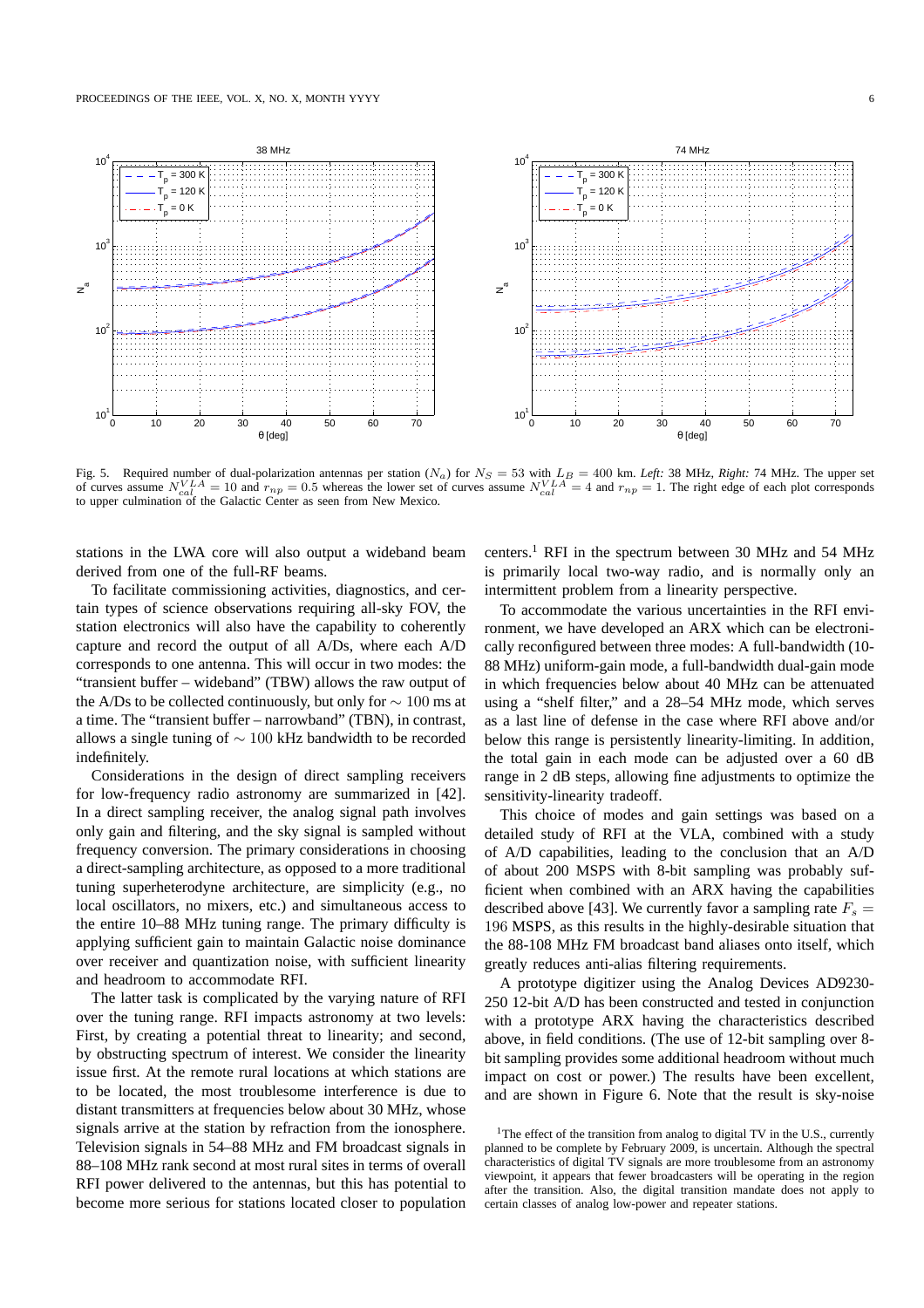

Fig. 6. *Top curve:* Spectrum acquired using an LWA prototype active antenna (similar the one shown in the right of Figure 3), with the ARX and A/D described in the text. 1 s integration. Also shown overlaying the top curve is the result predicted from a sky model. *Bottom curve:* Same measurement performed with a 100 ohm (matched) load replacing the dipole arms.

dominated by at least 6 dB over the range 20–80 MHz, and by at least 10 dB in 28–47 MHz. Also note that this is achieved despite the presence of very strong in-band RFI. The system input 1 dB compression point, as configured for this measurement, was −45 dBm.

Experience from the 74 MHz VLA system and other instruments has demonstrated that RFI from external as well as internal sources will be present at all levels throughout the spectrum. The primary difficulty posed by RFI, assuming it is not linearity-threatening, is that it dramatically increases the amount of manual effort required to reduce data [7]. A variety of countermeasures to facilitate automatic real-time mitigation of RFI are known [44] and being considered for implementation. In the station electronics, this may include the ability to modify the response of digital filters to suppress narrowband RFI, and pulse blanking to remove strong, bursty interference. Spatial or space-frequency nulling can potentially be supported by the planned electronics architecture. For spectrometry, time-frequency blanking to resolutions of a few  $\text{ms} \times \text{a few kHz}$  is supported. Other devices and backends may use additional application-specific methods, and the specific mix of techniques employed will depend on the observing mode and RFI present.

### IV. INTERFEROMETER-LEVEL DESIGN

LWA stations will be connected by gigabit ethernet over optical fiber to a centrally-located correlator. For most stations, the output to the correlator will be both polarizations of 3 beams of 8 MHz bandwidth each, resampled to 8 bits at 1.5 times the Nyquist rate. This results in a data rate of 576 Mb/s. LWA core stations will also transmit a wideband beam (Section II), which increases the data rate for these stations to 1920 Mb/s.

The purpose of the correlator is to compute the correlations between stations which, by application of the Van CittertZernicke Theorem, can then be transformed into a raw image within the beam FOV [10], and then subsequently calibrated (typically as a post-processing step) to obtain the desired image. The large number of high data rate signals involved make correlation extremely computationally-intensive, requiring dedicated equipment running in real time for the complete LWA. Development of this correlator has not yet begun. However, as discussed in Section V, the LWA is to be built in stages, with the number of stations available in the early stages being relatively small. During this time, we intend to simply capture the station outputs using disk buffers, and perform correlation in software using general-purpose computers.

A demanding aspect of image calibration is correction for the dynamically-varying refractive effects of the ionosphere. As mentioned in Section II, our intent is to measure ionospheric corrections over the entire sky in real time from each station using a "calibration beam" in addition to the 2 imaging beams. This beam will cycle rapidly  $(< 10$  seconds) among  $\sim$  100 bright sources, sampling differences in total electron content over more than 5000 different lines-of-sight through the ionosphere [24].

#### V. CONCLUDING REMARKS

LWA has much in common with LOFAR (mentioned in Section I); in particular its low-band (30–80 MHz) subsystem. However, there are significant differences that make them complementary instruments. LWA will be able to observe to much lower frequencies; as low as 10 MHz. LOFAR is located in Northern Europe (lattitude  $\approx 55^{\circ}$ N), favoring extragalactic sources; whereas LWA will be located at  $\approx 34°N$ , offering access to the important inner Galaxy region. LWA's larger and more densely-packed stations ( $N_a$  = 256 for LWA as opposed to 48 or 96 for LOFAR) are more suited to targeted observations (again, well suited for Galactic work); whereas the LOFAR design favors extragalactic surveys.

The LWA project conducted a system requirements review in Fall 2007 and is currently (October 2008) preparing to conduct a preliminary design review for LWA-1, the first LWA station. The cost of each LWA station is currently estimated at US\$850K. Based on current funding projections, LWA Stations 1–3 will be constructed by the end of 2010, Stations 4-10 in 2011, and Stations 11–16 in 2012. A schedule for Stations 17–53 has not yet been determined and will depend on future funding.

Useful science observations will be possible at each stage of development. Each station by itself will be a capable radio telescope comparable to or exceeding the collecting area of most past and present low frequency instruments. Singlestation science goals include: Observation of radio recombination lines from the cold ISM with improved sensitivity, frequency coverage, and angular resolution [45]; sensitive broadband observations of ∼ 80 pulsars [46]; and searches for Galactic and extragalactic radio transients [47], [48]. With  $N_S \sim 9$ , imaging with resolution < 10″ will be possible for hundreds of sources  $\geq 10$  Jy [49], including many radio galaxies. Expansion to  $N<sub>S</sub> = 16$  stations will add short baselines and bring improved surface brightness sensitivity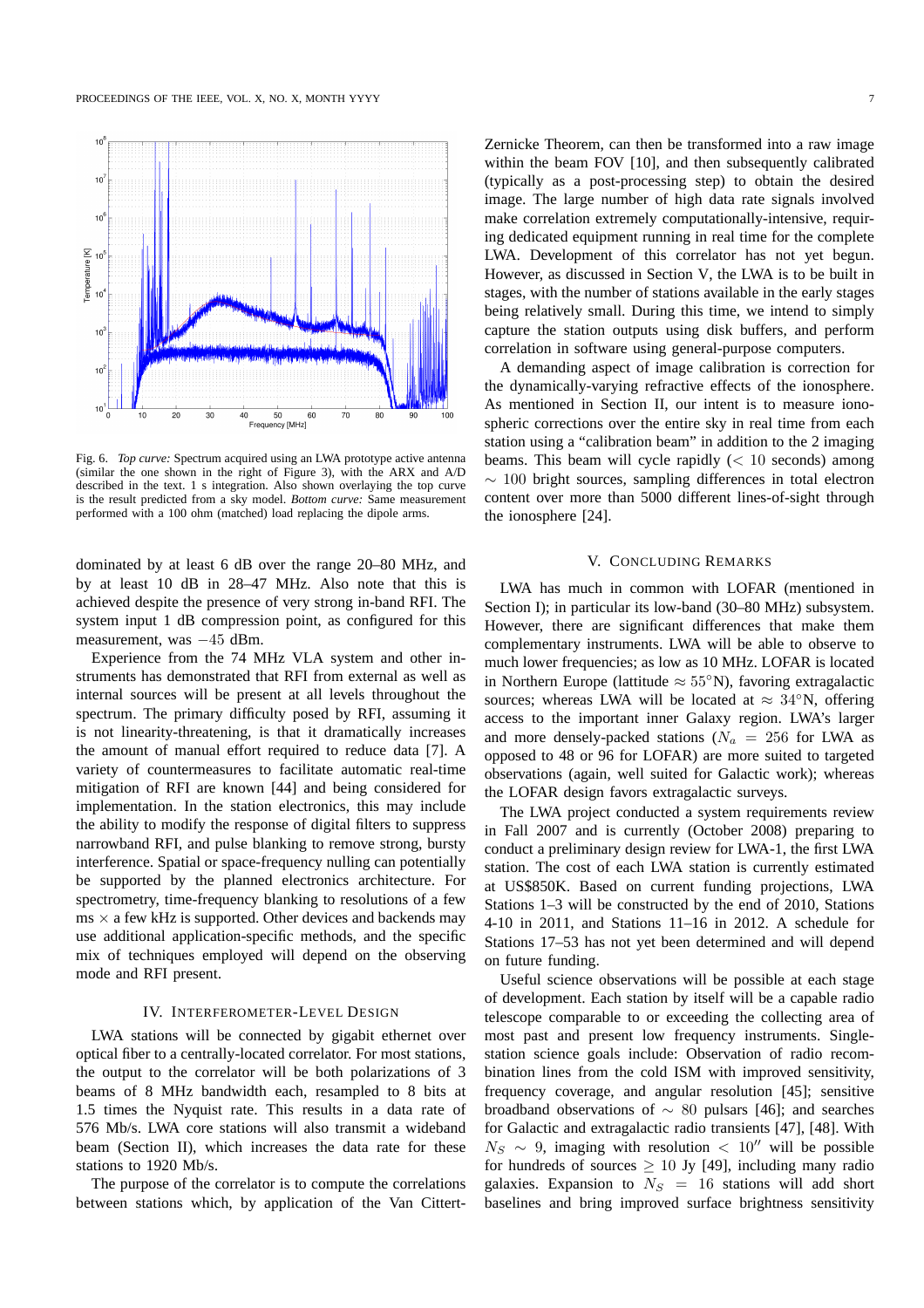for targets including SNRs and clusters of galaxies [50]. The threshold for full-field calibration and mapping is unknown, but will probably require completion of at least half the total compliment of 53 stations.

## ACKNOWLEDGMENTS

The LWA is supported by the Office of Naval Research through a contract with the University of New Mexico. Basic research at NRL is supported by 6.1 base funds. In addition to the efforts of the many members of the many institutions involved in LWA, we acknowledge the specific contributions of M. Harun, B. Hicks, N. Paravastu, and P. Ray to the work described in this paper. We thank Bill Erickson, whose early development of prototype antennas and broader experience across many scientific, technical, and practical aspects of low frequency radio astronomy remain an invaluable guide.

#### **REFERENCES**

- [1] P.F. Goldsmith (ed.), *Instrumentation and Techniques for Radio Astronomy*, IEEE Press, 1988.
- [2] N.E. Kassim and K.W. Weiler, *Low Frequency Astrophysics from Space*, Springer-Verlag Lecture Notes in Physics, v362, 1990, preface.
- [3] R.G. Stone, K.W. Weiler, M.L. Goldstein & J.-L. Bougeret (eds.), *Radio Astronomy at Long Wavelengths*, Geophysical Monograph 119, American Geophysical Union, 2000.
- [4] N. E. Kassim, M. R. Perez, W. Junor, and P. A. Henning (eds.), *Clark Lake to the Long Wavelength Array: Bill Erickson's Radio Science*, ASP Conf. Ser., Volume 345, 2005.
- [5] T.J. Pearson and A.C.S. Readhead, "Image Formation by Self-Calibration in Radio Astronomy", *Annual Review of Astronomy & Astrophysics*, Vol. 22, 1984, pp. 97-130.
- [6] N.E. Kassim, R.A. Perley, W.C. Erickson, and K.S. Dwarakanath, "Subarcminute Resolution Imaging of Radio Sources at 74 MHz with the Very Large Array," *Astronomical J.*, Vol. 106, 1993, pp. 2218-28.
- [7] N.E. Kassim et al., "The 74 MHz System on the Very Large Array," *Astrophysical J. Supp. Ser.*, Vol. 172, October 2007, pp. 686–719.
- [8] N.E. Kassim et al., "The Long Wavelength Array," in [4], pp. 392-398.
- [9] Long Wavelength Array project website [on-line] http://lwa.unm.edu.
- [10] A.R. Thompson, J. Moran and G. Swenson, Jr. *Interferometry and Synthesis in Radio Astronomy*, 2nd ed., Wiley, 2001.
- [11] H. R. Butcher, "LOFAR: First of a New Generation of Radio Telescopes," in *Proc. SPIE*, Vol. 5489, Sep. 2004, pp. 537–44. See also web site http://www.lofar.org.
- [12] Long Wavelength Array Memo Series, [on-line] http://www.phys.unm.edu/∼lwa/memos.
- [13] T.E. Clarke, "Scientific Requirements for the Long Wavelength Array," Ver. 2.3, Memo 117 in [12], Nov 19, 2007.
- [14] C.L. Brogan, "Resolving the Confusion: Recent Low Frequency Observations of the Galaxy," in [4], pp. 187–196.
- [15] D.E. Harris, "From Clark Lake to Chandra: Closing in on the Low End of the Relativistic Electron Spectra in Extragalactic Sources," in [4], pp. 254–263.
- [16] T.J.W. Lazio *et al.*, "Cygnus A: A Long-Wavelength Resolution of the Hot Spots", *Astrophysical J.*, Vol. 642, 2006, pp. 33–36.
- [17] A. Cohen, "Estimates of the Classical Confusion Limit for the LWA," Memo 17 in [12], December 2004.
- [18] T.J.W. Lazio *et al.*, "The Radiometric Bode's Law and Extrasolar Planets", *Astrophysical J.*, Vol. 612, 2004, pp. 511–518.
- [19] I. de Pater, "Low Frequency Planetary Radio Emissions," in [4], pp. 154–166.
- [20] M.J. Jarvis *et al.*, "Near-infrared K-band imaging of a sample of ultrasteep-spectrum radio sources selected at 74 MHz", *Mon. Not. Royal Astro. Soc.*, Vol. 355, 2004, pp 20–30.
- [21] J.J. Condon, "Extragalactic Astronomy at Low Frequencies," in [4], pp. 237–253.
- [22] T.J.W. Lazio, "Galactic Astronomy at Long Wavelengths: Past Prologue," in [4], pp. 217-224.
- [23] A.R. Jacobson and W.C. Erickson, "Observations of electron density irregularities in the plasmasphere using the VLA radio interferometer", *Annales Geophysicae*, Vol. 11, No. 10, October 1993, pp. 869–888.
- [24] A. Cohen and N. Paravastu, "Probing the Ionosphere with the LWA by Rapid Cycling of Celestial Radio Emitters," Memo 128 in [12], March 2008.
- [25] K. F. Dymond et al., "The Combined Radio Interferometry and COS-MIC Experiment in Tomography (CRICKET) Campaign," *Proc. 2008 Ionospheric Effects Symp.*, Alexandria, VA, May 13-15, 2008.
- [26] R. W. Schunk, L. Scherliess, J. J. Soyka, *et al.*, "Global Assimilation of Ionospheric Measurements (GAIM)," *Radio Science*, Vol. 39, RS1S02, doi:10.1029/2002RS002794, 2004.
- [27] G. S. Bust, T. W. Garner, & T. L. Gaussiran, "Ionospheric Data Assimilation Three-Dimensional (IDA3D): A global, multisensor, electron density specification algorithm," *J. Geophysical Research*, Vol. 109, A11312, doi:10.1029/2003JA010234, 2004.
- [28] W.C. Erickson, M.J. Mahoney, and K. Erb (1982), "The Clark Lake Teepee-Tee Telescope," *Astrophysical J. Supp. Ser.*, November 1982, Vol. 50, No. 403, pp. 403–420.
- [29] S. Ya. Braude *et al.*, "Decametric Survey of Discrete Sources in the Northern Sky: I. The UTR-2 Radio Telescope. Experimental Techniques and Data Processing," *Astrophysics and Space Science*, Vol. 54, 1978, pp. 3–36.
- [30] S.W. Ellingson, "Antennas for the Next Generation of Low Frequency Radio Telescopes," *IEEE Trans. Ant. & Prop.*, Vol. 53, No. 8, August 2005, pp. 2480–9.
- [31] S.W. Ellingson, J.H. Simonetti, and C.D. Patterson, "Design and Evaluation of an Active Antenna for a 29-47 MHz Radio Telescope Array," *IEEE Trans. Ant. & Prop.*, Vol. 55, No. 3, March 2007, pp. 826-831.
- [32] W.C. Erickson, "Integration Times vs. Sky Noise Dominance," Memo 23 in [12], August 2005.
- [33] N. Paravastu, B. Hicks, E. Aguilera, *et al.* , "Impedance Measurements of the Big Blade and Fork Antennas on Ground Screens at the LWDA Site," Memo 90 in [12], June 2007.
- [34] S.W. Ellingson and A. Kerkhoff, "Comparison of Two Candidate Elements for a 30-90 MHz Radio Telescope array," *Proc. Int'l Symp. Ant. & Prop.*, Vol. 1A, Washington, DC, July 2005, pp. 590–3.
- [35] N. Paravastu, B. Hicks, P. Ray, and W. Erickson, "A Candidate Active Antenna Design for a Low Frequency Radio Telescope Array," *Proc. Int'l Symp. Ant. & Prop.*, Honolulu, HI, June 2007, pp. 4493–6.
- [36] A. Kerkhoff and H. Ling, "Application of Pareto Genetic Algorithm Optimization to the Design of Broadband Dipole Elements for Use in the Long Wavelength Array (LWA)," *Proc. Int'l Symp. Ant. & Prop.*, Honolulu, HI, June 2007, pp. 2201–4.
- [37] A.S. Cohen *et al.*, "The VLA Low-Frequency Sky Survey," *Astron. J.*, Vol. 134, No. 3, September 2007, pp. 1245–62.
- [38] S.W. Ellingson, "Effective Aperture of a Large Pseudorandom Low-Frequency Dipole Array," *Proc. IEEE Int'l Ant. & Prop. Symp.*, Honolulu, HI, 9-15 Jun 2007, pp. 1501–4.
- [39] N.E. Kassim, T.N. LaRosa, and W.C. Erickson, "Steep spectrum radio lobes near the galactic centre," *Nature*, Vol. 322, 1986, pp. 522–524.
- [40] W.C. Erickson and M.J. Mahoney, "Clark Lake Observations of IC 443 and Puppis A," *Astrophysical J.*, Vol. 290, 1985, pp. 596–601.
- [41] R.C. Hansen, *Phased Array Antennas*, Wiley, 1998.
- 
- [42] S.W. Ellingson, "Receivers for Low-Frequency Radio Astronomy," in [4].
- [43] S. Ellingson, "LWA Analog Signal Path Planning," Memo 121 Ver. 2 in [12], February 2008.
- [44] International Telecommunications Union, "Techniques for Mitigation of Radio Frequency Interference in Radio Astronomy," ITU-R Report RA.2126, 2007.
- [45] W.C. Erickson, D. McConnell, Anantharamaiah, K.R., "Low Frequency Carbon Recombination Lines in the Central Regions of the Galaxy," *Astrophysical J.*, Vol. 454, 1995, pp. 125–133.
- [46] B.A. Jacoby, W.M. Lane, and T.J.W. Lazio, "Simulated LWA-1 Pulsar Observations," Memo 104 in [12], September 2007.
- [47] S.D. Hyman, T.J.W. Lazio, N.E. Kassim, P.S. Ray, C.B. Markwardt, & F. Yusef-Zadeh, "A powerful bursting radio source towards the Galactic Centre", *Nature*, Vol. 434, 2005, pp. 50–52
- [48] G.C. Bower, "Mining for the Ephemeral," *Science*, Vol. 318, No. 5851, pp. 759–60.
- [49] A. Cohen, T. Clarke, J. Lazio, "Early Science from the LWA Phase II: A Target List," Memo 80 in [12], February 12, 2007.
- [50] T.E. Clarke, "The Long and Short of It: Clusters of Galaxies at Low Frequencies and High Energies," in [4], pp. 227–236.